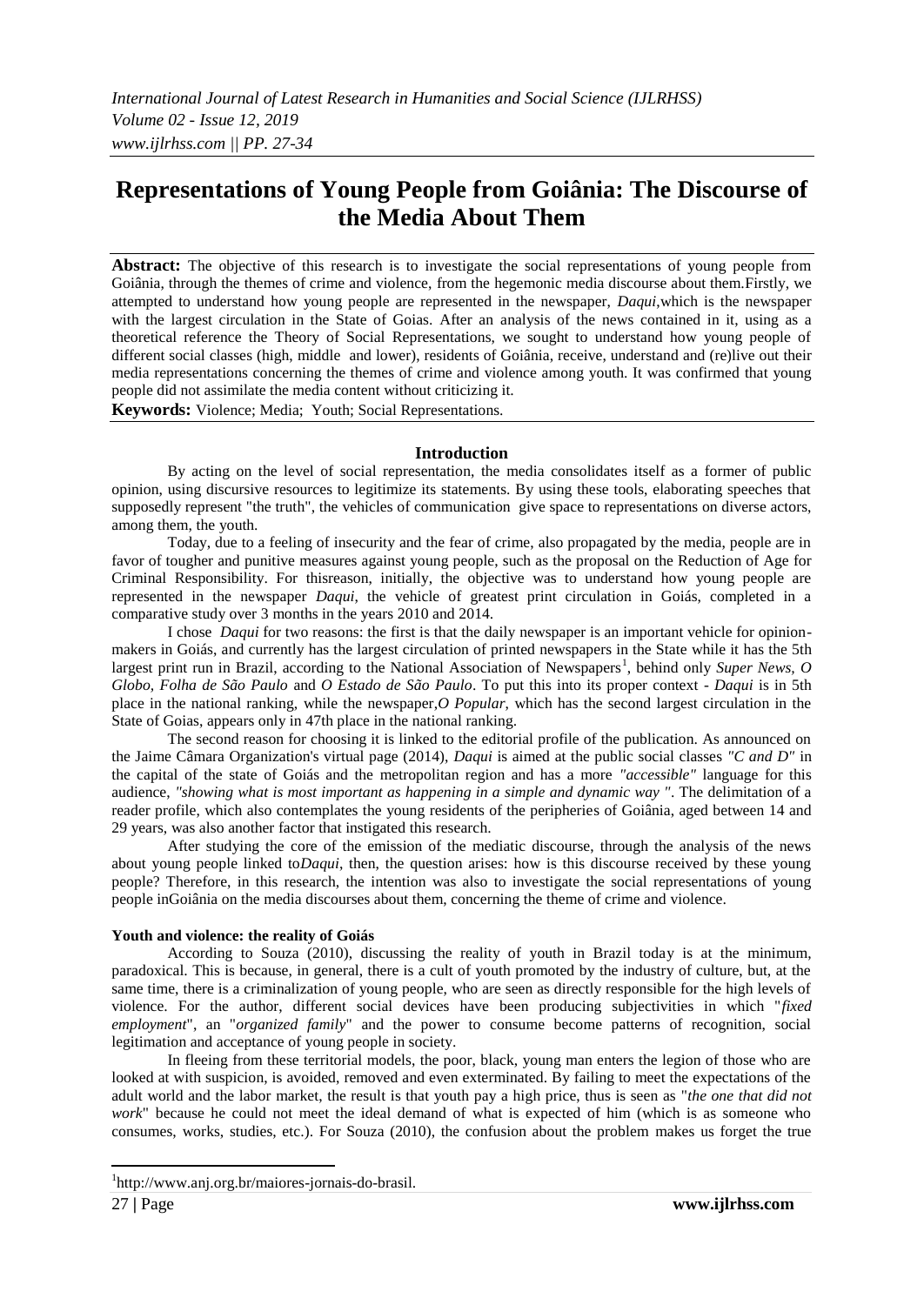#### *Volume 02 - Issue 12, 2019*

#### *www.ijlrhss.com || PP. 27-34*

causes of the involvement of young people with violence: either as victims: which accounts for the great majority of cases, or whether as authors, due to social exclusion, vulnerability or the socio-spatial segregation experienced, especially in the daily life of large urban centers.

In a research piece seeking to understand the social representations of young people concerning violence in Goiás,entitled "*Crossed Images. Youth and Social Representations*", Souza (2010) portrays the different perceptions of young people about their own reality and about themselves. Three hundred and eighty one questionnaires were applied to young people aged 15 to 17 from the elite, middle, and working classes. According to the sociologist, in this research, even when dealing with young people located in different social strata, there was no identification with the other. In their responses, they reinforced biased statements about themselves and about each other, especially with regard to social status and urban location.

In the responses collected, 50% agreed that the poor are more likely to commit crimes. 92.3% agreed that there are many *"bad dudes"* on the outskirts of the city. Souza (2010) reports that a number of other issues were posed and responses maintained the same pattern, reinforcing social segregation and the vision of the other - the poor, suburban resident - as the cause of urban violence. Souza (2010) concluded that the perception of urban violence among young people interviewed in Goiás is deeply related to socio-spatial segregation in the city.

To compare the data obtained in the questionnaires with young people with what society thinks of them, based on the observation of the social representations of adults about these youths, in a survey of victimization carried out in thirteen cities of the State of Goiás, Souza (2010) reports that the reduction in the age of criminal responsibility was considered by the respondents as a fundamental measure to increase security. Rates ranged from 79.9% to 89.2%. Young people, as criminal agents, according to the discourses of adults, are at the core of representing the sense of insecurity.

The author also reported that the delegitimization of institutions for controlling public order has led to the search for individual solutions to maintain security, which reinforces requests for more rigor and the approval of harsher sentences. These representations end up criminalizing the residents of the peripheries, generating desires for revenge, leading to the emptying of public spaces and individual solutions that only increase fear and violence.

The incrimination of poor young people in Goiás does not differ from the data presented throughout Brazil. In a survey published by the Datafolha Institute, in January 2015, 87% of the Brazilians interviewed expressed their support for the reduction in the age of criminal responsibility. In 2005, that number was 84%. The index indicating the penalization of young people in Brazil increases every year.

Based on the multiple data collected in this research, Souza (2010) concluded that violence has become a problem among young people, both as perpetrators and as victims.

These young people end up being characterized as violent, which indicates that they will continue to be incriminated, in accordance with the concept of Misse (2008) on criminal subjection. These young people will be the outsiders, "*the others*", the ones that can be possibly killed. The researcher needs to propose so, a new approach to public security, one which is not only repressive, but which broadens the spaces of social coexistence. "*A policy that is preventive and focused mainly on young people, the main victims*" (Souza, 2010, p.81).

Frattari (2011) states that fear of crime contributes to the construction of an "*agent producing violence*", with the consequent exclusion of individuals who resemble this image, in turn reenforcing a stigma about the popular housing spaces, and especially the young and adolescents living there.

In research presented by Frattari (2011), the image of the criminal is a young man, tattooed, with piercings and colored hair. According to the author, this portrait is usually associated with poor young men from the peripheries, who become the main target forcriminal accusations. "*This caricatured and prejudiced image is defined as a common, 'classical' image, something that is disseminated in the collective imagination, something that everyone knows, or believes to know*" (Frattari, 2011, p.98).

Therefore, for the researcher, there is the construction of a social representation that links the image of the poor youth as criminal or violent. The consequence of this representation is the adoption of punitive measures against these poor young people, such as the abusive use of force by the police. According to her, this scenario naturalizes the violent actions of the police, feelings of revenge, the desire for the death penalty and the defense of the reduction in age for criminal responsibility.

Frattari (2011) states that a recurring representation in the interviews conducted with members of the Goiânia elite consists in the perception that the periphery is responsible for forming robbers, marginals and delinquents who perpetrate crimes in the neighborhoods of greater social visibility. This perception leads to demands for greater police action to prevent young residents of the peripheries from moving around the city.

"*The fear of urban crime justifies the demand for an increase in the severity of penalties, thus increasing demands for violent punishment, executions, 'cleaning of urban spaces'.* (Frattari, 2011, p.105). The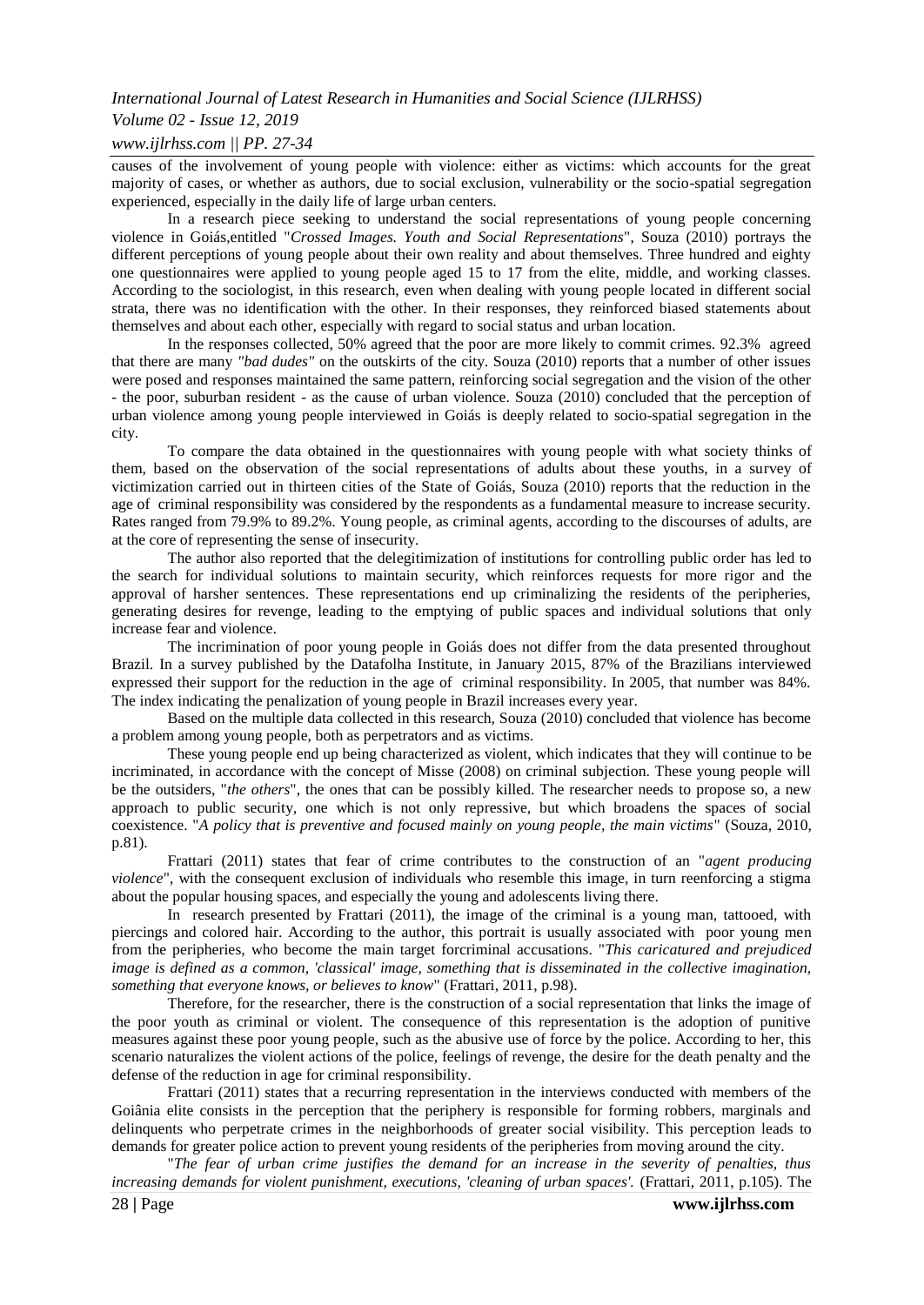### *Volume 02 - Issue 12, 2019*

#### *www.ijlrhss.com || PP. 27-34*

consequence of this representation of poor, young people is the adoption of solutions that include even a huge amount of death, through discourses based on the dehumanization of the criminal and his *'violent nature'*, as opposed to the character of the *'citizen of good'*.

According to the author, in the city of Goiânia, in accordance with most of the narratives of the members of the elite, poor young people are central characters of violence and the main target for repressive measures. Conceived as incomplete individuals in their formation, they are more susceptible to committing crimes. Thus, the issue of the reduction in the age for criminal responsibility always comes up, as it is perceived as a fundamental issue for the reduction in violence.

Faria (2007) carried out a study seeking to understand to what extent violence, as a social representation, influences the daily life of young Goianians in their patterns of interactions and how they perceive themselves, others and this phenomenon. According to the author, violence is the greatest fearas pointed out by young Goianians of all social positions. She explains that young, middle and higher positioned people define the phenomenon through physical, emotional and symbolic violence. Among those in lower positions, the definition is basically one of a level of physical aggression.

In this study, the author notices that the homogeneity of this discourse demonstrates that young Goianians resort to an interpretation of reality that has been predetermined, that is, existing social representations, to explain the phenomenon of urban violence.

According to Porto (2010), in the context of media production, it is important to understand the representations about the growing character of violence, which takes the form of a cry for security, understood as synonymous with a set of state measures to reduce this violence.

It can be seen, then, that there is a representation in which poor, black, urban dwellers are stigmatized by the media and by various other institutions, as violent and dangerous, demanding increasingly severe and punitive measures against them. According to Soares (2004), the poor, black youth, walking in the streets, is a socially invisible being. Cassab (2001) also warns of the consequences of depictions of violent youth through the growing numbers of symbolic and social exclusions of poor youth.

#### **The social representations of young people according to the newspaper** *Daqui* **(2010 and 2014)**

The purpose of this analysis was to understand how young people are represented in the newspaper *Daqui<sup>2</sup> .* To achieve this, the issues between February, March and April 2010 and April, May and June 2014 were analysed. The filter for the selection of the news was the theme of violence, involving young people between the ages of 14 and 29 years, as victims of, or as perpetrators of crimes. In 2010, 78 issues were found within the 3 month period under analysis, with 182 notes and newstories being selected about young people involved in violent or criminal actions. Of these, 60 headlines were highlighted on the covers of *Daqui*. In 2014, 74 issues were found for the 3 month period, with 176 notes and news items being selected with the same theme, and 70 featured on the covers. As can be seen, in 2010 and 2014, there was no significant increase in the number of violent cases, involving youths between 14 and 29 years of age, either as victims or as perpetrators of crimes. The frequency has remained the same: about 3 news stories per day, with at least one headline highlighted per issue. This number is considered expressive for a newspaper like *Daqui*, since the Editorial Office, in which the events related to the crimes occurring in Goiânia and metropolitan region are disclosed, has only between 8 and 10 pages.As the photographs and graphics occupy considerable space on the pages of the newspaper, this news comes to prominence, both in the editorial and in the headlines, which catches the reader's gaze. Below is a comparative table summarizing the social representations in the newspaper *Daqui* about young people in 2010 and 2014:

**<sup>.</sup>** <sup>2</sup>*Daqui* is a daily tabloid newspaper, published since 2007 and distributed by the Jaime Câmara Organization, with a circulation in Goiânia / GO and the metropolitan region. The journal is known for bringing a sensationalist and popular approach to the facts, for its promotions of stamps to be exchanged for gifts and for its low cost (R \$ 1.00). Thanks to this formula, it has become the best selling newspaper in Goiás, beating all its competitors. As already announced, *Daqui* currently has the largest circulation of printed newspapers in the State and the fifth largest print run in Brazil, according to the National Association of Newspapers. While *Daqui* is in 5th place in the national ranking, with a circulation of 153,049 copies, the *O Popular* newspaper, with the second largest circulation in the State, appears in 47th place in the national ranking, with a circulation of 17,685 copies (19.4% of the total from here). *Daqui*'s visual configuration, editorials and language analyzes are present in the dissertation titled "The discourse of the criminalization of youth in the newspaper*Daqui*" (MENDES, 2011).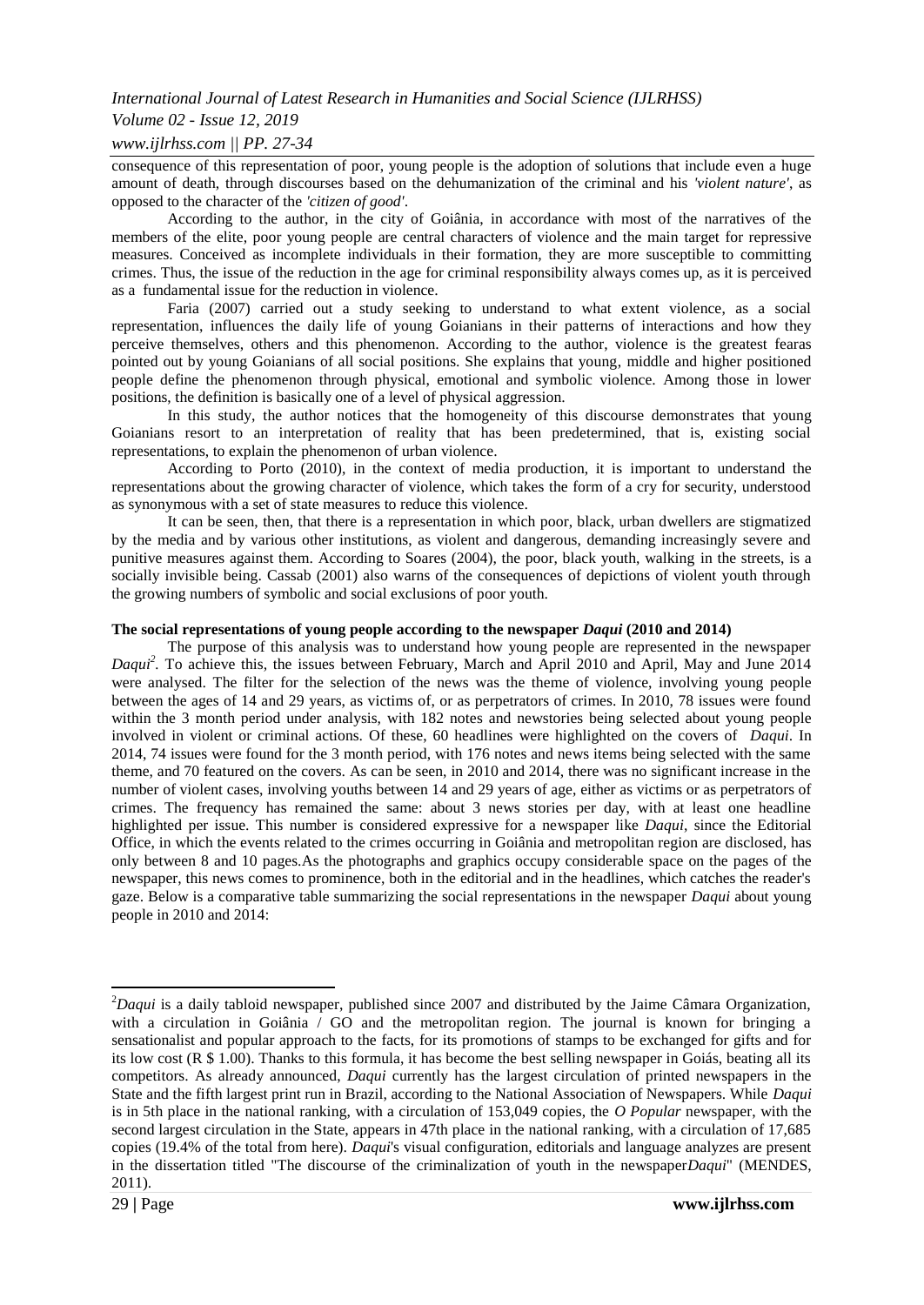## *International Journal of Latest Research in Humanities and Social Science (IJLRHSS) Volume 02 - Issue 12, 2019 www.ijlrhss.com || PP. 27-34*



It can be seen that, since 2010, Daqui has made a strong connection between youth, poverty and danger. In 2014, the central nucleus of this representation was displaced in the dayly discourse to explain the increase in violence as a consequence of the involvement of young people in drug use and trafficking.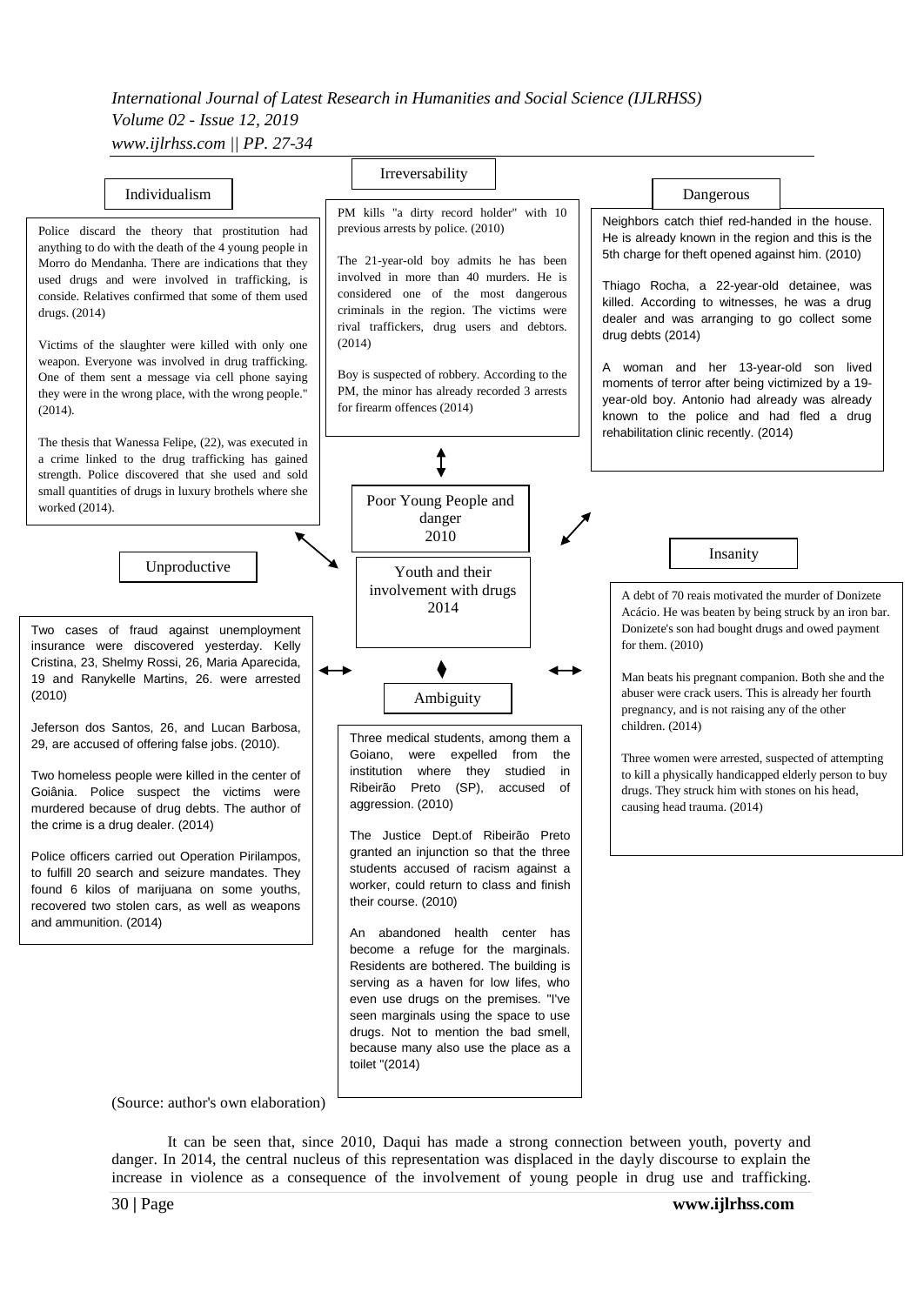#### *Volume 02 - Issue 12, 2019*

#### *www.ijlrhss.com || PP. 27-34*

Therefore, it was noted that the most spectacular and marginal aspects of a so-called "youth culture" were the points of view that interested Daqui. In their statements, discursive strategies were used by naming young people with adjectives that criminalized them, according to the terms of the concept of criminal subjection, by Misse (2008). These young people are the killers, the ones who can be killed, as Agamben (2007) argues, because they are on the margins of society and will not be missed.

Young people who commit crimes received an early penalty in Daqui's journalistic discourse, as in most cases they have not yet been convicted or sentenced by a court when they are published as news. By linking the term "adolescent" and "young" to the term "bandit", they are inscribed in a socially anchored discourse that condemns them, fueling the myth of dangerousness, and characterizing them as criminal subjects.

The age of the characters disclosed in the stories appeared only when they wanted to identify the young person and the adolescent indicated as a "minor". By linking the term "young" and "adolescent" as synonymous with "bandit" and "minor", the discourse anchored the reinforcement for the defense of the reduction in the age of criminal responsibility, which has already been objectified in the demands for harsher sentences against adolescents and young people , since, as already indicated, approximately 80% of the country's population is in favor of this measure.

According to the news, the young offender's recovery would prove to be impossible, as his criminal action was inherently linked to his life trajectory. According to Misse (2010), the representations of "dangerousness", "irrecoverability" and "cruelty" contribute to processes of subjectivation that lead to the justification for the great numbers of deaths of criminal subjects, making his attempt to "leave the world of crime" implausible, to the point of practically requiring a kind of religious conversion.

There was also in daily use the linkage of the image of the young person, mainly of the drug user, with the idea of insanity and madness. Chemical dependency was anchored to the idea of mental illness, being reinforced in the population's imagination by the media coverage through the justification of the advance of crack, which explains the supposed increase in violence in Goiânia and the metropolitan region in recent years. The young man was also considered unproductive, referring to the economic and educational aspects of his life trajectories. These subjects would not be able to produce and consume as much as the others, within what is expected in the capitalist system.

In the dimension of individualism, it was possible to see how Daqui's discourse perceived violence as a problem unique to the individual. Journalistic texts also showed representations in which ambiguity predominated in relation to the young person who commits infractions. There was a heterogeneity in the production of meanings, from the representation of the subjects, in which the young of the upper and middle classes received a differentiated treatment to the young from the lower classe, portrayed inversely from the perspective of violence, fear and danger .

In newspaper reports from *Daqui*, the only source to report crimes involving young people was the police. Through these representations of the residents on the outskirts of Goiânia and its surroundings, there are no other possibilities of interpretation for the readership, which contributes to the anchoring of the stereotype of the criminal subject and the dangerous young man. By not deepening the discussion about the reality of the peripheral regions around Goiânia and surrounding areas, these places are separated by a processes of social exclusion and are characterized only from a violence perspective.

This anchoring by the media, especially by Daqui, contributes to even greater spatial segregation in the city, because by increasing the sense of insecurity, it causes the rich to lock themselves in luxurious condominiums and the poor get pushed more and more into the peripheral regions. The demands for private security and increasingly harsh measures against adolescents and young people, such as the reduction in the age for criminal responsibility, are increasing. More and more there is a vicious cycle in which violence generates more violence and the exclusion of adolescents and young people from peripheral regions is enhanced.

The social representations of the dangerous and violent young people propagated by Daqui become part of the imagination of society, being widely disseminated by the various institutions. Moscovici (2012) reinforces how social representations can influence and motivate the behaviors of a subject and a collectivity. Once created socially and by individuals, they acquire a life of their own. At the same time that they appear, social representations can build obstacles, erecting imaginary boundaries, which are often more resilient than physical forces. The consequences, in some cases, are the constructions of stigma and stereotypes that do not fit reality, as in the stereotype of the poor, dangerous, violent and criminal youngster.

#### **The social representation of young people about the newspaper** *Daqui*

After analyzing the news of the newspaper,*Daqui*, in 2010 and 2014, using as a theoretical reference the Social Representations, we sought to understand how young people of different social classes (high, middle and low), residents of Goiânia, receive, understand and give meaning to the media representations involving crime, violence and youth, specifically analyzing the stories published in *Daqui* in the 2010. Young people from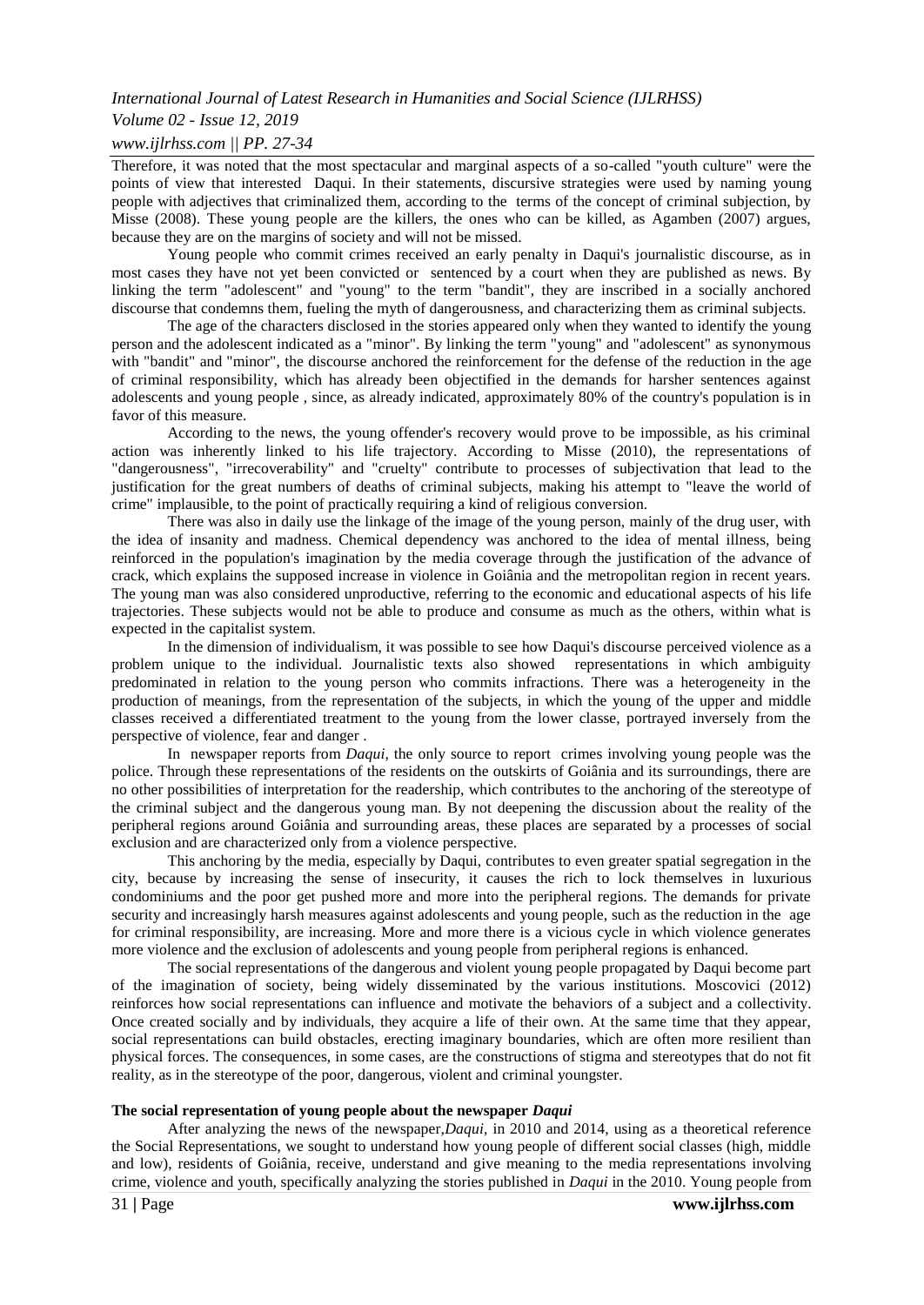## *Volume 02 - Issue 12, 2019*

*www.ijlrhss.com || PP. 27-34*

the three social classes (Medical College, Fractal College and the Northwest Region) affirmed that newspaper is sensationalist, violent , with superficial news, underestimating the ability of their readership to interpret. The difference in interpretation between the three social strata was mainly in relation to the lower-class youths living in the northwest region of Goiânia, since, in addition to criticizing the journalistic text, they gave examples of real cases that happened close to them and which were misrepresented in the news published by the media. As can be seen in the representational table below: Danger

Individualism  $\vert$  Irreversability

... I think it is emphasizing that young men as dangerous beings in society, not as if it were a hope, but rather as something that could be a bomb waiting to explode at any time. Emanoel, North West Region.

And the newspaper puts violence as something institutionalized, as something normal and the people see this when they read the news, they are not moved by this and that's normal, let´s get on with our own lives. Marcos, Northwest Region.

Or in other words, it is only showing the negative side of the young, so far there has not been a newstory that speaks about young men who studied and carry out research atUFG and did well for themselves, they only show the downside. Diogo, Northwest Region.

The question of the material is that the material

 $\big|$  Unproductive highlight is a matter of disposable facts.

... the reports that are made, is for me, above all, superficiality. Because if I were from another newspaper, they could show evidence of the fact, that is, the reasons .... Augustus, Fractal College.

Like me. If I die here, tomorrow, then you'll say, no, you're a drug dealer. A trafficker from the state of Goiás died. And he was one of the biggest traffickers in the northwest. They exaggerate. Roberto, Northwest Region.

It's just like that guy who killed the women here in Goiânia. Remember? There are a lot of people who died who were blammed on him too. Roberto, Northwest Region

No, the beggars say he did not kill him. No. It was a colleague of mine ... He's in jail. There after a long time. This guy came for the women. And he said that it was he who had killed the beggars. Ah ... talk! How is it? Carlos, Northwest Region.

My friend took two shots to the back of his neck, sleeping. Now, like, if a young girl, from a neighborhood there, a rich girl, takes a shot, the next day they´ll talk until they´re foaming at the corner of the mouth. My friend, to this day, nothing has been done. for him. Now, if I were a rich person, I would try to find out what it was, when ... André, Region Noroeste.

And when the reporter asks, she asks the cop. She does her whole thing there with the cop. So everything the cop says there goes to the media. Carlos, Northwest Region.

"It (the newspaper) did not analyze the family of the guy, did not analyze their history, their financial situation, they just published the result ..." Diego, College Fractal.

At the same time that they publish stories that only demonize the person, they leave out matters like education, health and try to focus. only on the same violence ... Roberto, College Fractal.

◢

The sensationalism of *Daqui Why: "prejudice for wrong-doing?". We do not want to do any harm. We want to end the wrong-doing. Eduardo, Northwest Region*

*.... they only focus on violence and sports, to fool people ... Roberto, Fractal College. ... any little thing the young man is a hobo, so I think this is still a sensationalist vehicle too ... Ravi, Medicine College. I believe that they distort all matters of violence. Many facts that I witnessed and saw, did not come out in the story the same ... Aparício, Northwest Region.*

Ambiguity

... if people watch this in the newspapers, these types of reports, we would be, let's say, so shallow, ... Gustavo, Medicine College.

It's good to see the difference in treatment because of money. I think what makes the treatment different by the police is the money. Roberto, Northwest Region.

Another thing is racism. For real. A playboy always looks different to me and my girlfriend. André, Northwest Region.

The person looks at you, sees that you are humble and looks at you differently. I think it's very wrong. There is a lot of discrimination against black people here in Goiânia. Even by the police. He says: "This guy is black. He will get a "slap on the head". Even by the police. There is a lot of it here. André, Northwest Region.

The police say, "you black man," you bum. Kevin, Northwest Region.

... People get used to it, we're getting used to that brutality. Renato, Medical College.

When you tell the stories and you meet the guy, you will see and die as that guy. Then you will read the parody and see the story is distorted. What do you want to read this for? I do not want to. Carlos, Northwest Region.

For me, a substance that links drugs and even the teenager should have something that explains why it's happening. Because they do not want to know if they have proof for this, a negro, young man who killed, everyone will want to lynch the young man. Roberto, Fractal College.

... in the newspaper itself and on television they sift a lot. Like, they show deaths, rather than show education, it seems they want the person, the population to continue to be stupid. André, Northwest Region.

In that Family Cases program, they say: "look, that bunch of favelas. Oh, really. poor them. " Ah no!. " They put it out that we do not have culture. Earn money from what? With the misfortune of others, wow. Roberto, Northwest Region.

In addition to referring to the social problem of drugs, you have to talk about the gravity of the crime .. College Fractal.

Insanity

Here's the story of drug addicts who want money at any cost. Marcos, College of Medicine.

There's a colleague of mine who smokes. His name is Sequin. We stopped being friends because he started stealing from us. One begins to be a slave to the drug. The drugs make her head. André, Northwest Region

.No one is close to her. It's like she was a leprous person like that. No one wants to be around her. You're frowned upon, wow. Roberto, Northwest Region.

This person who is smoker, she will not find a limit for her. The idea of the person like that is not healthy. Glauco, Northwest Region.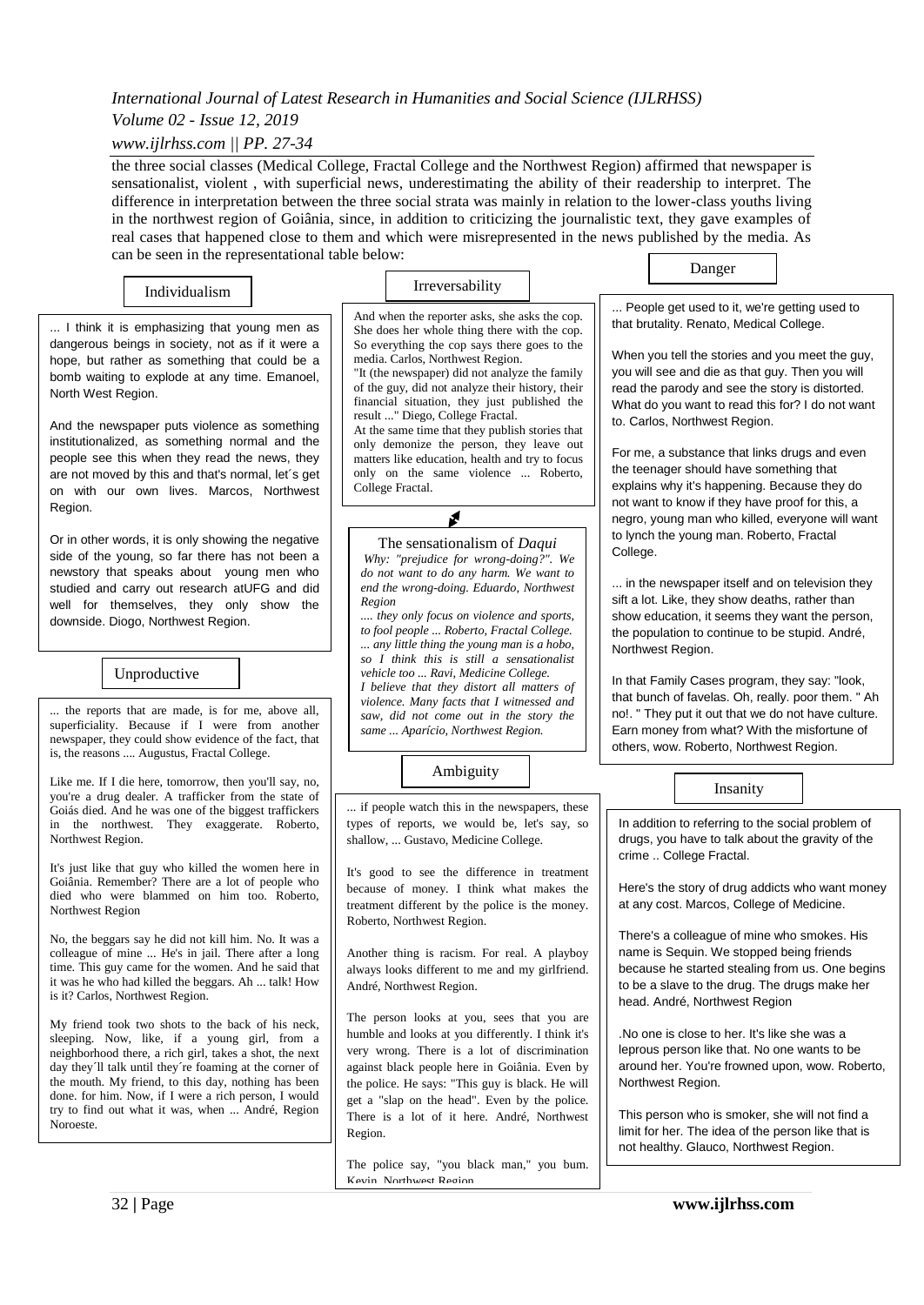## *International Journal of Latest Research in Humanities and Social Science (IJLRHSS) Volume 02 - Issue 12, 2019 www.ijlrhss.com || PP. 27-34*

(Source: Author´s own elaboration).

The difference in interpretation between the three social strata was mainly in relation to the lower-class youths living in the northwest region of Goiânia, since, in addition to criticizing the journalistic text, they gave examples of real cases that happened close to them and which were misrepresented in the news published by the media.

The young people of the northwest region of Goiânia pointed out several situations in their daily life where they were victims of violence, mainly of police violence, suffering various types of physical and symbolic aggression, denouncing torture and abuse. They criticized the way the media portrays their reality, especially the newspaper, *Daqui*, claiming that it instigates fear in the reading public.

Unlike the process of incrimination of the youth from the peripheries presented in the texts of the newspaper Daqui, the young people of the three social strata questioned the reasons that lead a young man to commit crimes. Focus group participants did not assimilate media content without criticizing it, through a subjective process. They pointed out the lack of contextualization of the news regarding issues of social inequality and the absence of matters that deal with other issues, besides violence. The young people of Goiânia, participants in this research, do not feel like bandits, that is, transgression is not an inherent attribute in them as a group. They do not feel like people who would have certain characteristics that make up a social group with a character considered prone to commit crimes. Most of the participants in the focus groups were against the reduction in the age of of criminal responsibility, since for them there is no possibility of recovery in the Brazilian prison system. In addition, they pointed out that less than 10% of crimes are committed by young people. Another criticism was the high profitability enjoyed by the security industries, fueled by fear and insecurity, leading to an increase in the demand for and the creation of surveillance and control devices.

With respect to the categories of insanity and individualism, paradoxically, the young people assimilated in part the journalistic discourse, agreeing that users or drug traffickers are "lost". Another issue that emerged from the reading of the news was the discussion about the legalization of drugs in Brazil. During the focus group, the youths of the three social strata, for the most part, argued in favor of the legalization of drugs. The young people pointed out that there is a media bias towards the young inhabitant of the urban peripheries, since, according to them, the cases involving middle and upper class people, published by the newspaper, receive different coverage. Regarding the linkage of the increase in violence due to the use or trafficking of drugs, the young people stated that several crimes unresolved by the police end up as statistics for the use of or trafficking of drugs. The inhabitants of the northwest region cited examples of real cases in which they knew those involved in situations of violence that were not directly linked to the use or trafficking, but ended up being identified in the journalistic text as being linked to that issue. Some of the young people's comments illustrate their claims in relation to the media content presented in the focus groups:

*You're asking what we think. Aside from being very abridged, it's a kind of mockery. Why: "injure the wrong-doer?". We do not want to do any harm. We want to end the wrong-doing. So why do they add injury? Like that, it's kind of uninformed. It's not right way.* Eduardo, Northwest Region. *... if you take a newspaper of this and portray us, if you are young, do not work and are studying, if you are not working, you are a hobo, because in the past they worked and studied,any little thing that happens, the youth is a bum, or what not, so I kind of think this is still a sensationalist vehicle too ...* Ravi, Medicina College. *I believe that they distort all matters of violence. Because they want it to appear heavier. Many facts that I*  witnessed and saw, were not the same in the story. Aparicio, North West Region.

*There was a case of a murder here. There were three people. Only one had involvement with drugs. Then they put it out as if everyone had drug involvement*. Aparicio, North West Region. *There was also a friend of mine there in Finsocial who died. They said it was drug trafficking. Heavy drug trafficking. But it was not [...].* André, Northwest Region.

*They fulfill their role of informing the result, but they forget the role that led the young man to do it, because there they did not analyze the family of the guy, did not analyze the history, his financial situation, what he went through, the face of drug trafficking, only passed on the result, the guy got involved with drug trafficking, only showed the result.* Diogo, Fractal College.

*At the same time that they print material that only demonize the person, it is something that could be necessary for people, they leave matters like education, health and try to focus only on the same violence, it is something that is happening too much in Brazil.* Roberto, Fractal College.

*This business that they speak every time: "the investigations of the civil police". Have you seen how a civil police investigation is? What do they do? Wow! My brother trafficed a lot of stuff. And they torture the person. Even if I'm not involved, I pretty much have to say that I'm involved. Because there 's no way. They, like, drown, do a lot of thing, like: it was* in *that house; It has to be there. If it was not there ... That person is going to disappear. He´s going to disappear! There is no way you can say otherwise.* Carlos, Northwest Region.